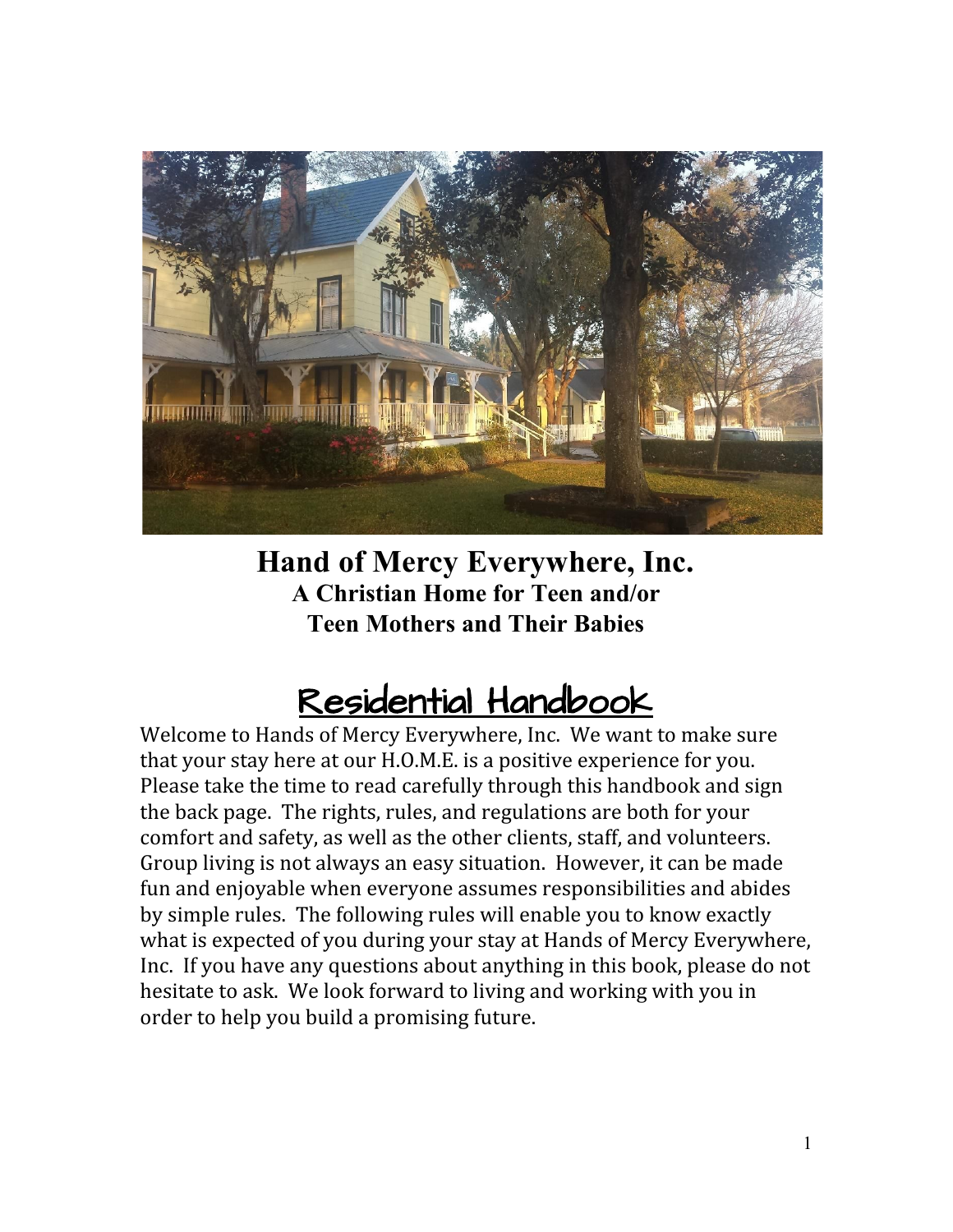# **Hands of Mercy Everywhere, Inc** HOUSE RULES

## **ACTIVITIES/OUTINGS**

- We encourage everyone to participate in H.O.M.E. activities/outings. You are to stay with the group under the supervision of the House staff or a volunteer during activities/outings.
- Residents may not be left home alone.
- We carefully plan weekend and time off outings for all residents. Some outings have babysitting for your baby if you would like.
- Park Rules are strictly enforced by Belleview Police Dept. Sunrise to Sunset. During summer hours the Splash area is open. (No Bikini's)

#### **ADOPTION POLICY**

H.O.M.E. will not assume responsibility for placement of children in adoptive homes. Licensed adoption agencies or private lawyers will be used as a resource for birth mothers interested in placing their child up for adoption. As a part of our program, each resident is provided with information regarding adoption and parenting upon arrival.

If a resident chooses to place her baby up for adoption, she will be provided a list of adoption agencies and lawyers. The "Women's Pregnancy Center" in Ocala is also used as a referral for adoption placement counseling for the teen mother. Hands of Mercy Everywhere, Inc. neither initiates nor facilitates independent adoptions. If adoption profiles are sent to our office, they are returned to the sender.

#### **ALLOWANCE**

A monetary allowance is given to each resident on the first Saturday of the month. This allowance must be signed for by the resident. The housemother will check off the daily money earned or deducted each night around 7pm. Each resident can earn up to \$100.00 per month.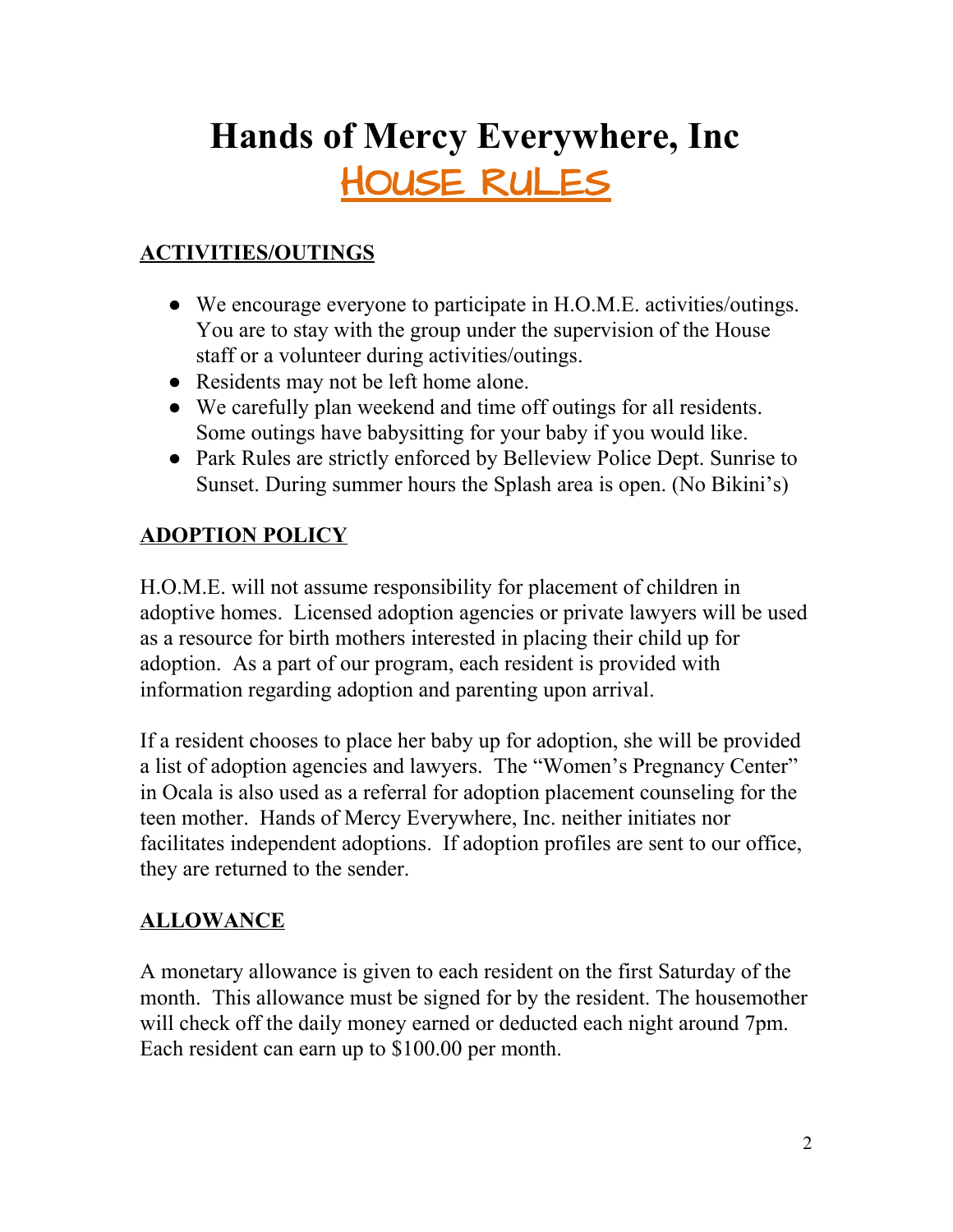#### **APPOINTMENTS**

Residents are responsible to view kitchen calendar or their Google calendar everyday for upcoming appointments.

- Request Forms must be filled out if transportation is needed to any out of town appointments or visits.
- Please be on time and dress appropriately for appointments. Pack a diaper bag if the appointment includes the baby.

## **BATHROOM COURTESY**

- Each resident has a 20 minute time limit in the bathroom.
- Everyone must be finished in the bathroom (showers, hair,) by 9:00 PM.
- *● Residents must shower daily. Babies must be bathed at least once a day.*
- All personal items must be carried back to bedroom when finished in the bathroom.
- Refill toilet paper roll as needed, wipe out hair in sink, and throw garbage in can.
- Do not leave any dirty towels in bathroom.

#### **BEDTIME**

Lights out by 10:00 PM on school nights. Lights out at 11:00 PM on the weekend. Evening bed checks are done at random times. Please make sure you have put your baby in the crib and that the baby is not in your bed during sleeping hours.

#### **CAR SEATS and SEATBELTS**

- Residents must use a car seat for their baby at all times. If your baby is getting close to age or weight requirements for the next size car seat it is the mother's responsibility to speak with staff about finding a used one somewhere or saving allowance to buy a new one.
- All teens must wear seatbelts at all times.
- No one under the age of 18 may drive with an older resident without permission from the director.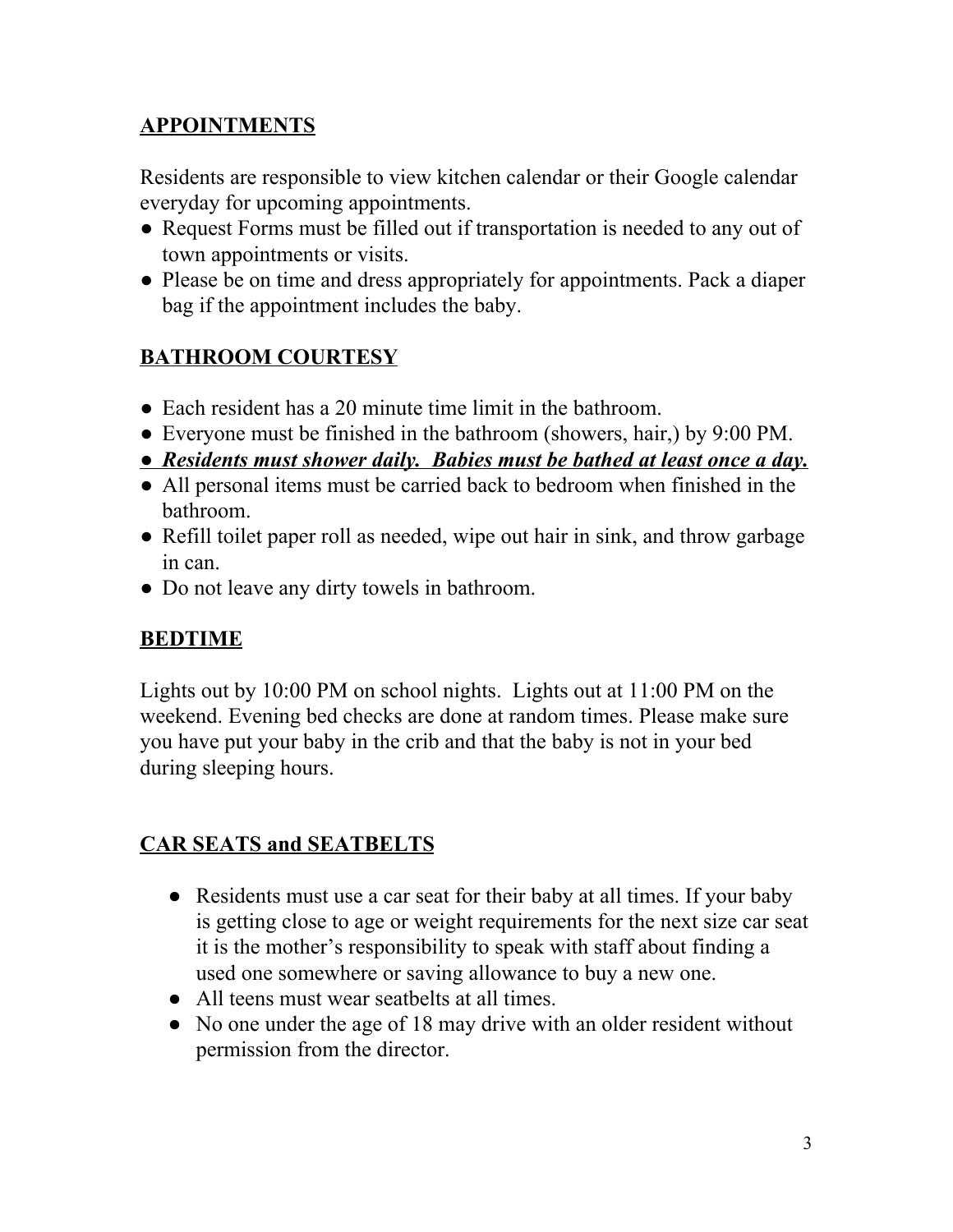#### **CELL PHONES**

Each resident must complete the Internet Safety Class and cell phone etiquette class before being allowed access to a cell phone or receive allowance.

Cell phones are not permitted downstairs. NO cell phones are permitted at meals, in tutoring, at church or at Bible Study.

No cell phone or computer use while your baby is awake.

## **CHECK IN & CHECK OUT (INVENTORY LIST)**

When you arrive at H.O.M.E, all of your belongings will be checked and recorded by the House Mother for your protection. Jewelry (Real Gold/Silver) must be photographed. Each resident is allowed one suitcase. When leaving the program, you will be checked out by the House Mother to ensure that you have all your belongings. Your parent or guardian must pick you up and sign the discharge papers if you are under 18 years old. You will be asked to fill out an exit interview form so we can further assist you if needed. Please leave a forwarding address so we can make sure your mail is delivered properly.

#### **CHURCH/SPIRITUAL FULFILLMENT**

- Residents will have the opportunity to attend the Church of their choice. Parents may pick up residents for Church if approved by FCM.
- Most Hands of Mercy Everywhere resident attend a non-denominational church with basic Bible studies. All girls, staff and babies go together as an outing. Residents are not permitted to be left behind while others attend church.
- If the resident would like to attend another church they will need to let the housemother know by giving a 2 week notice so that transportation may be arranged. We cannot guarantee that transportation is available every week.
- Cell phones and other electronics must be left at the HOME
- Residents must pack a diaper bag and be courteous to church daycare staff. Necessary paperwork must be filled out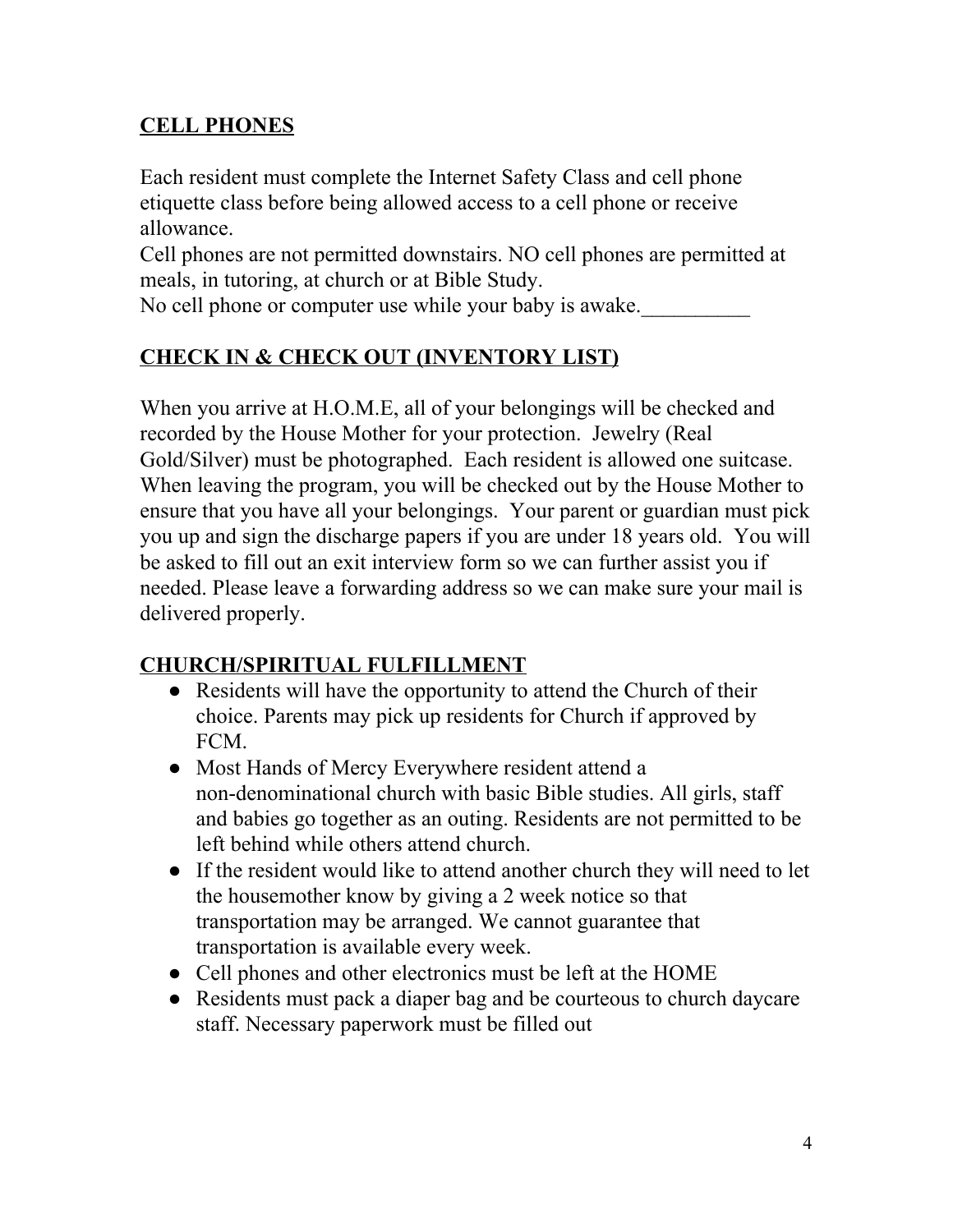#### **COMPUTER/ELECTRONICS/MUSIC PRIVILEGES**

- The computer may be used for homework assignments, research, and other important information. Inappropriate e-mails, photographs, or inappropriate site visits will result in loss of computer privileges for the rest of your stay at H.O.M.E.
- Each resident is required to take the internet safety class for all computers, tablets, etc.
- Each resident is to have a professional/your name: Gmail account registered with the office. A google calendar will be used for all appointments.
- Residents must listen to age appropriate music approved by housemother.
- Each resident must work with staff to get Jump Vault password and download photographs and other documents

## **COUNSELING/LIFE COACHING/PARENTING**

● Every resident is required to participate in counseling, life coaching, and Healthy Start or similar parenting evidence based program.

## **DAYCARE/WIC**

- All babies who stay at Hands of Mercy Everywhere are required to attend the same daycare.
- Teen mother's must fill out an application for Early Learning Coalition so they can receive financial assistance for your baby's daycare and can return to school ASAP.
- Your baby's birth certificate, physical and shot record must be up to picked up and up to date.
- Baby screening may be done at daycare for developmental progress
- We provide transportation before and after school to the daycare. Please be sure to feed your baby and have them properly dressed before 7:30am. All residents must be ready to transport on time! Be sure to pack your diaper bag properly and clean it out every day.
- H.O.M.E. staff must be listed on your emergency contact sheet at the daycare.
- All residents must be signed up for WIC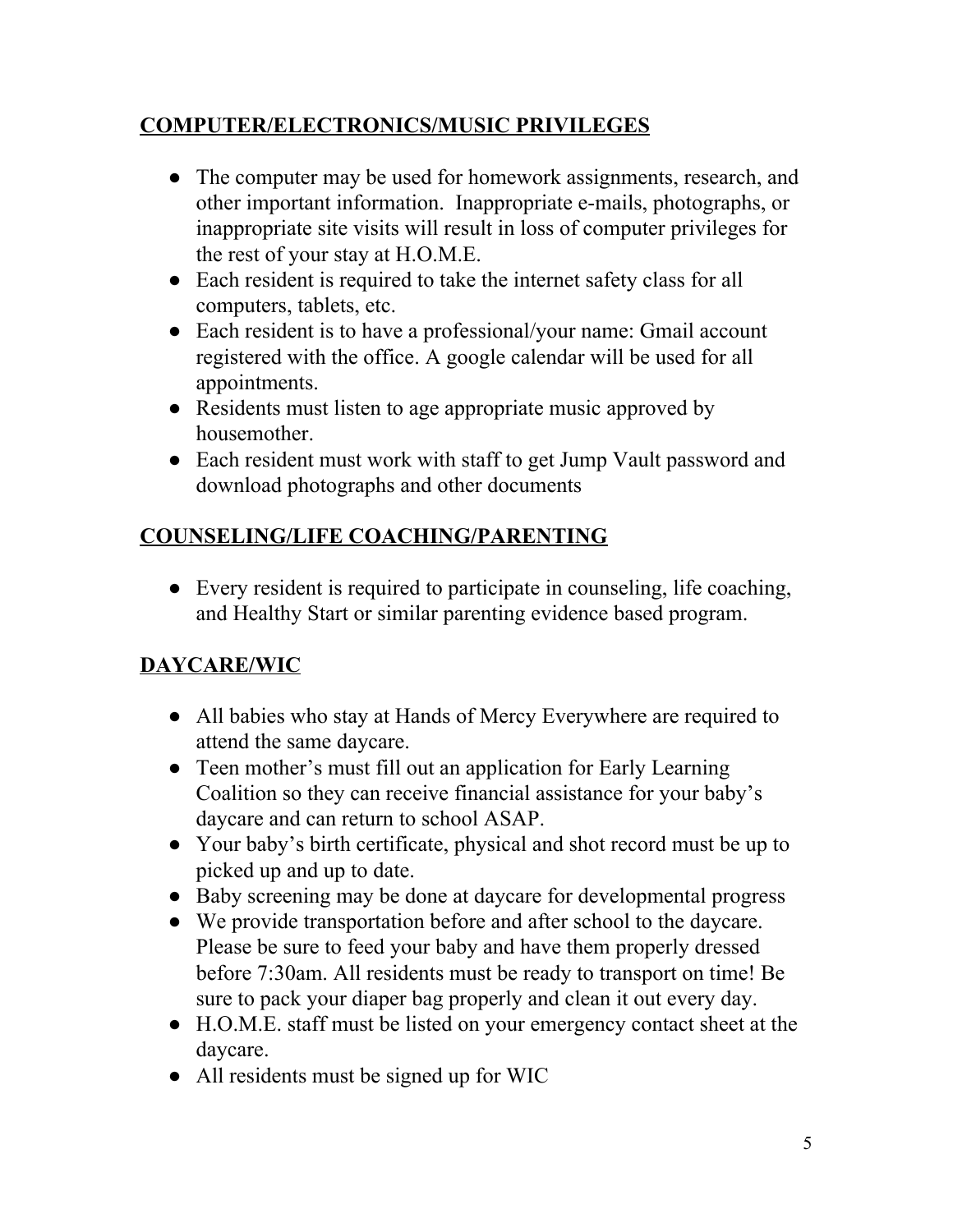#### **DISCIPLINE**

Violation of house rules will result in some disciplinary action, which may include loss of privileges, loss of cell phone, extra chores, writing assignments, monetary reimbursement for expenses incurred as result of the conduct if you break or destroy something, or other action which is considered appropriate by the staff.

H.O.M.E. reserves the right to require a resident to leave the program immediately if, in the opinion of the program staff and executive director, the violation is severe enough to warrant that action.

• Residents are not permitted to spank or hit their babies for any reason

#### **DISMISSAL**

A resident may be subject to dismissal from the program for the following behavior. This list may include other things.

- 1. Using or possessing drugs or alcohol or smoking on property.
- 2. Breaking the rule of confidentiality.(Including Facebook posts)
- 3. Lying to case workers, counselors, House Mother or residents.
- 4. Leaving the property without permission for more than 3 hours.
- 5. Being uncooperative in behavior, attitude and/or schoolwork.
- 6. Excessive back talk, yelling, cussing, or violent threats.
- 7. Not attending/participating in life skill classes/parenting program/activities
- 8. Must practice internet safety at all times and not be contacting strangers through web-sites, apps, or other means that jeopardize your safety or the safety of your baby or the safety of others in the house.
- 9. Going into another resident's room without leaving the door open.
- 10. Not attending to the baby's basic needs
- 11. Becoming pregnant again.
- 12. Three write-ups.
- 13. Not caring properly for baby (i.e. regular baths, feeding, setting medical appointments, neglect).
- 14. Refusing to complete review with House Mother or Resident Coordinator/Counselor.
- 15. Failure to abide by the house rules.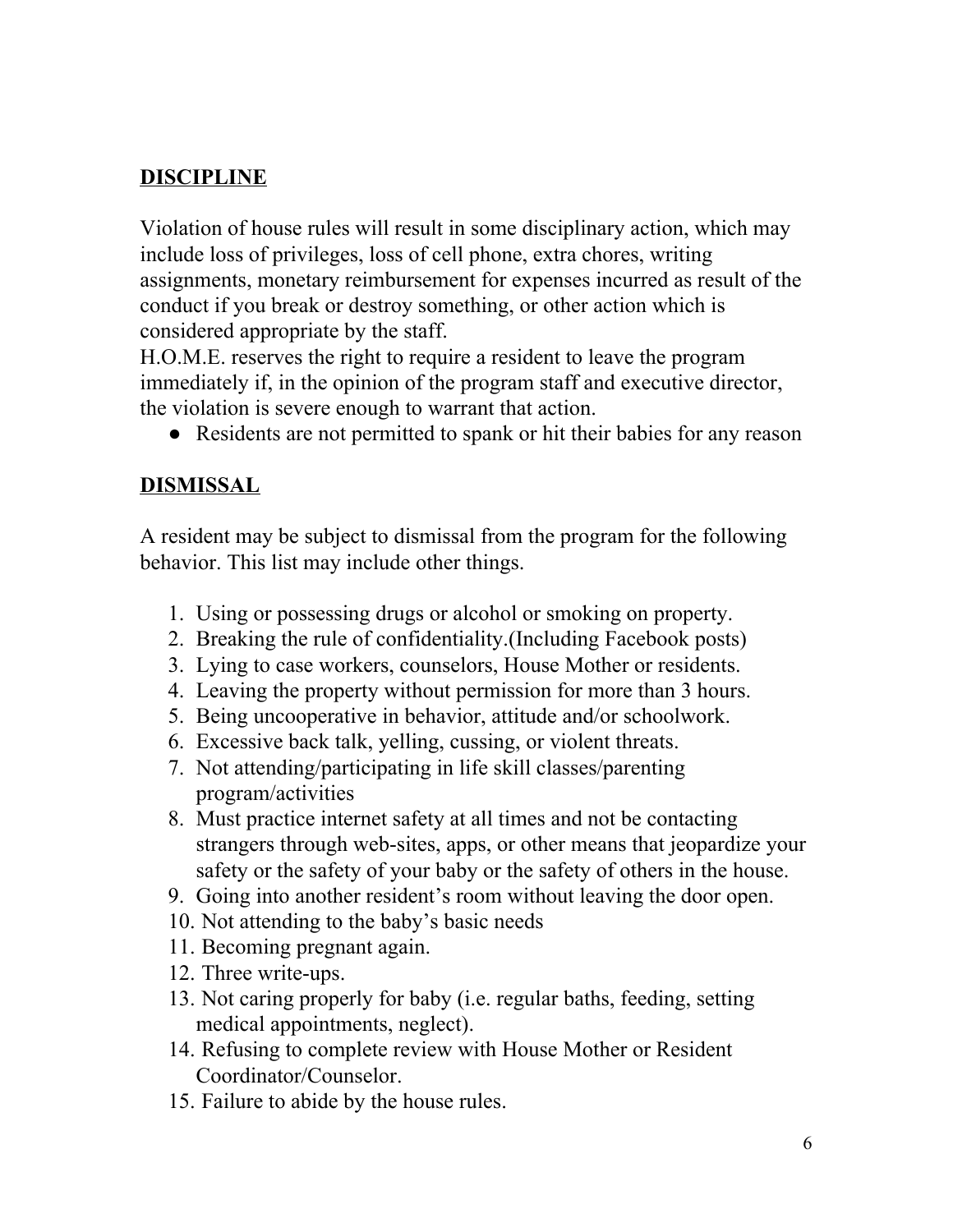- 16.Withholding requested information from staff.
- 17.Stealing or possession of another's property without permission
- 18.Refusing to attend school/ repeated suspensions/ expelled
- 19.Refusing to take medication as prescribed.
- 20.Allowing a male over age five in any bedroom unaccompanied by a staff member. Males may visit only in the common area according to visiting hours and background checks.
- 21.Verbal or physical abuse of staff, other residents, or child.
- 22. Baker Acted or Arrested at the discretion of the resident director

#### **DRIVERS LICENSE/PERMIT…KEYS TO INDEPENDENCE**

• All residents 15 or old will be encouraged to register with Keys to Independence in order to work toward a permit and/or driver's license.

#### **DRUG TESTING**

**●** H.O.M.E reserves the right to conduct random drug tests at the discretion of the Management. Resident agrees to the fact that the result of that drug screen must be shared with the director within 24 hours of getting the results if administered off property. **A positive drug test may result in immediate dismissal.**

#### **DRESS CODE**

- Clothing must be clean and modest at all times. This means that shirts must cover entire bra, bra straps and abdomen. Short should not come more than 3 inches above fingertips.
- A bra must be worn at all times in common areas. No boxer shorts are allowed downstairs in the common area.
- Pants must be buttoned and zipped up at all times. It is important that you dress appropriate. If you are in need of maternity clothes, please let the House Mother know.
- No facial piercings unless approved by the director. No resident may pierce another resident under any circumstances.
- Bathing suits must be modest and cover up must be worn. Sunscreen is advised for all residents and babies.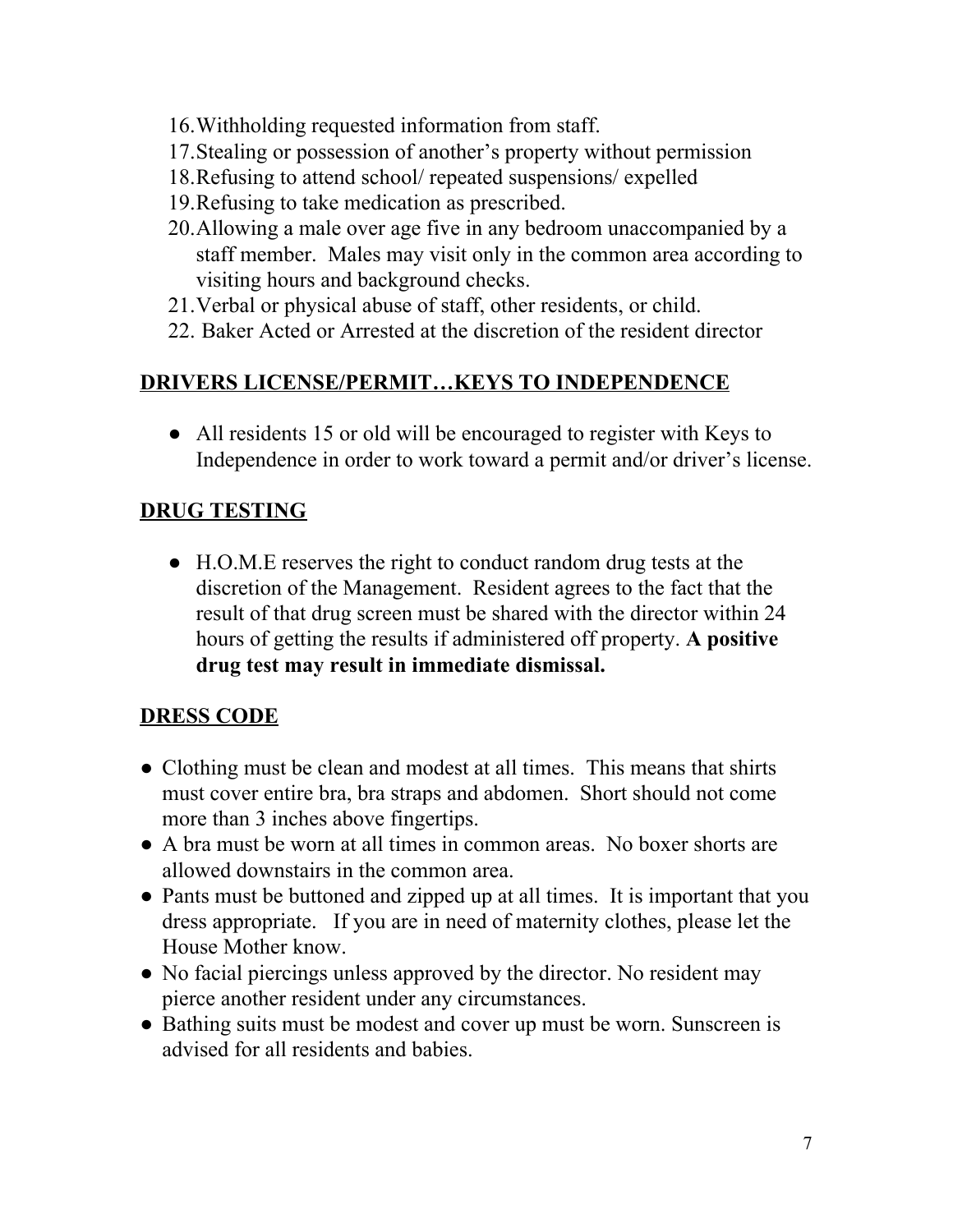#### **EDUCATION**

- Education is a priority at Hands of Mercy Everywhere, Inc. All residents must be in school.
- Our residents attend Belleview Middle/High School, Young Parenting Program (YPP), SRMI, MTI, or college or vocational school.
- Residents can be TABE tested to see if they have at least  $10<sup>th</sup>$  grade reading and math levels before they can sign up for GED.
- After school activities are encouraged, provided that transportation/daycare have been arranged 2 weeks in advance.

#### **EMPLOYMENT / CAREER TRAINING**

- Must be approved by director
- Daycare must be available through ELC
- Career training is included in life skills

#### **FIRE DRILLS and EMERGENCY PROCEDURES**

- All residents are required to participate in monthly fire drills and emergency procedure life skills and drills
- Emergency help numbers are available from the housemothers

#### **GRIEVANCE PROCEDURE**

- If a resident has a complaint she is to tell a housemother. If the complaint is not addressed with-in 24 hours she make contact the office 352-347-4663. If the complaint is still not addressed she may contact the CEO.
- Any suspicions of abuse, abandonment, or neglect should be reported immediately to the abuse hotline. 1-800-96-ABUSE

If you have an issue with another resident:

• Physical or verbal abuse of any nature is forbidden. Violations may result in immediate dismissal. This includes improper and/or threatening language. Remember there are babies in the house-set good examples.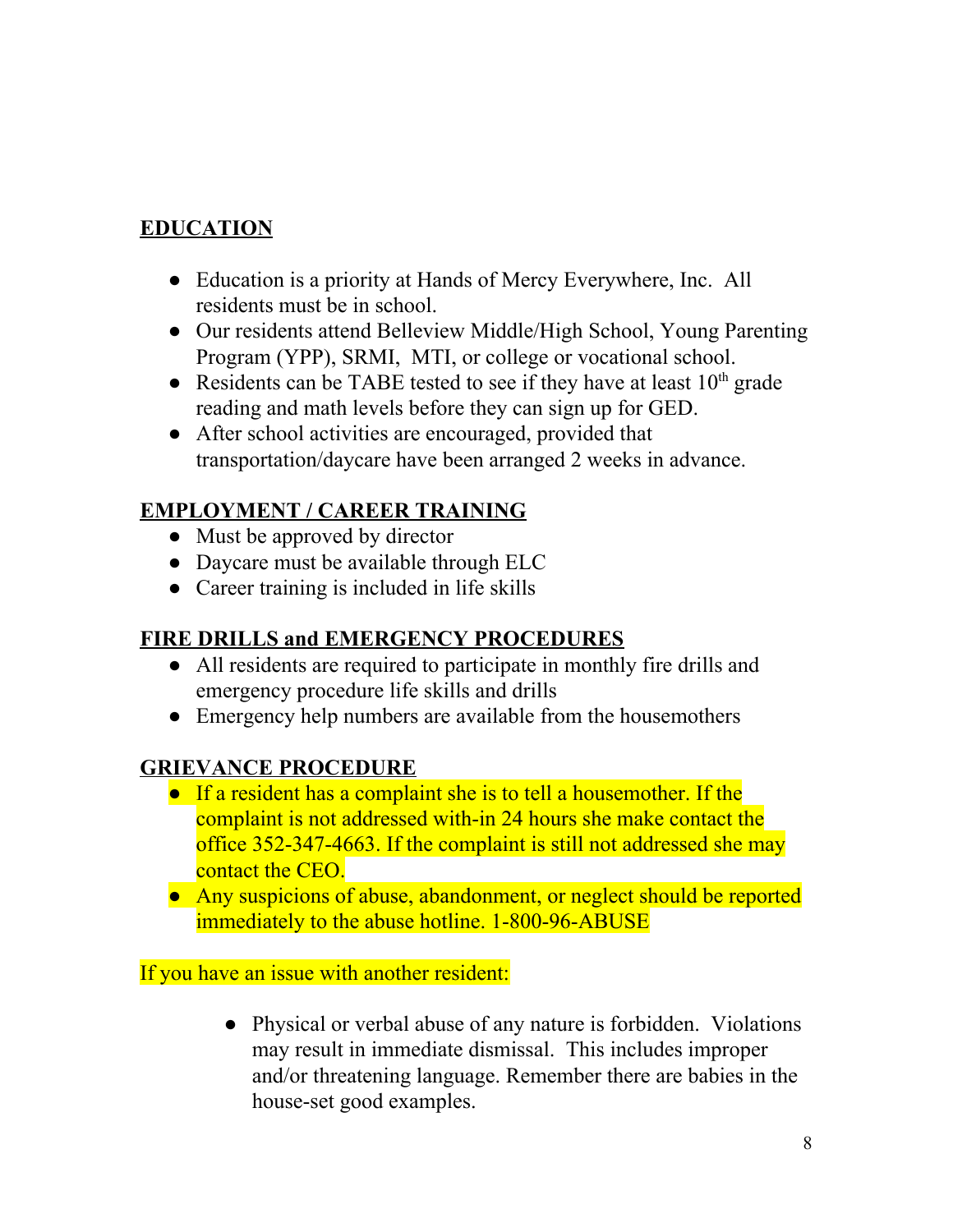• When difficulties arise between two people, residents are expected to resolve the difficulties by talking to each other. If the two people are unable to resolve the problem, they should involve the House Mother.

#### **HOUSEKEEPING**

All residents are responsible for completing household duties as posted. The house must be kept clean at all times! Each resident must pick up after herself and her baby on a continual basis – no exceptions! Laundry must be done weekly on your assigned day.

- Each resident will clean up after herself, in addition to her posted household chores.
- Bedrooms and bathrooms are to be kept neat and clean at all times. No personal items are to be left on the counters. There will be a daily room check by each morning. For each failed inspection, T.V., allowance, and/or park privileges will be lost for that day.
- No food is ever permitted upstairs. The kitchen is closed between 6:30-7:30p for clean-up. All trash is to be taken out and dishes put away every night. The floor is to be swept, all food put away and not dishes left in sink. All baby's bottles are to be put away after cleaning.
- Absolutely no dirty diapers are to be left in your room. Each bathroom is equipped with a diaper genie. These must be emptied every day.
- Each resident will be assigned a "laundry day" for her clothes and baby items. This includes a mandatory weekly washing of all bed sheets. Do not leave clothes in laundry room!
- Residents are not allowed in another resident's room without permission and bedroom door must remain open at all times.
- On school nights all girls must be in their own room by 8pm unless approved by house mother for movie night or special occasion. Please remember to keep quiet since babies will be sleeping.

#### **HYGIENE/HAIR/NAILS**

- All residents and babies are required to shower daily
- Basic Hygiene products are provided by HOME. Anything extra can be purchased with allowance
- Monthly allowances can be used to buy more personal things
- No resident may cut or color another residents hair without permission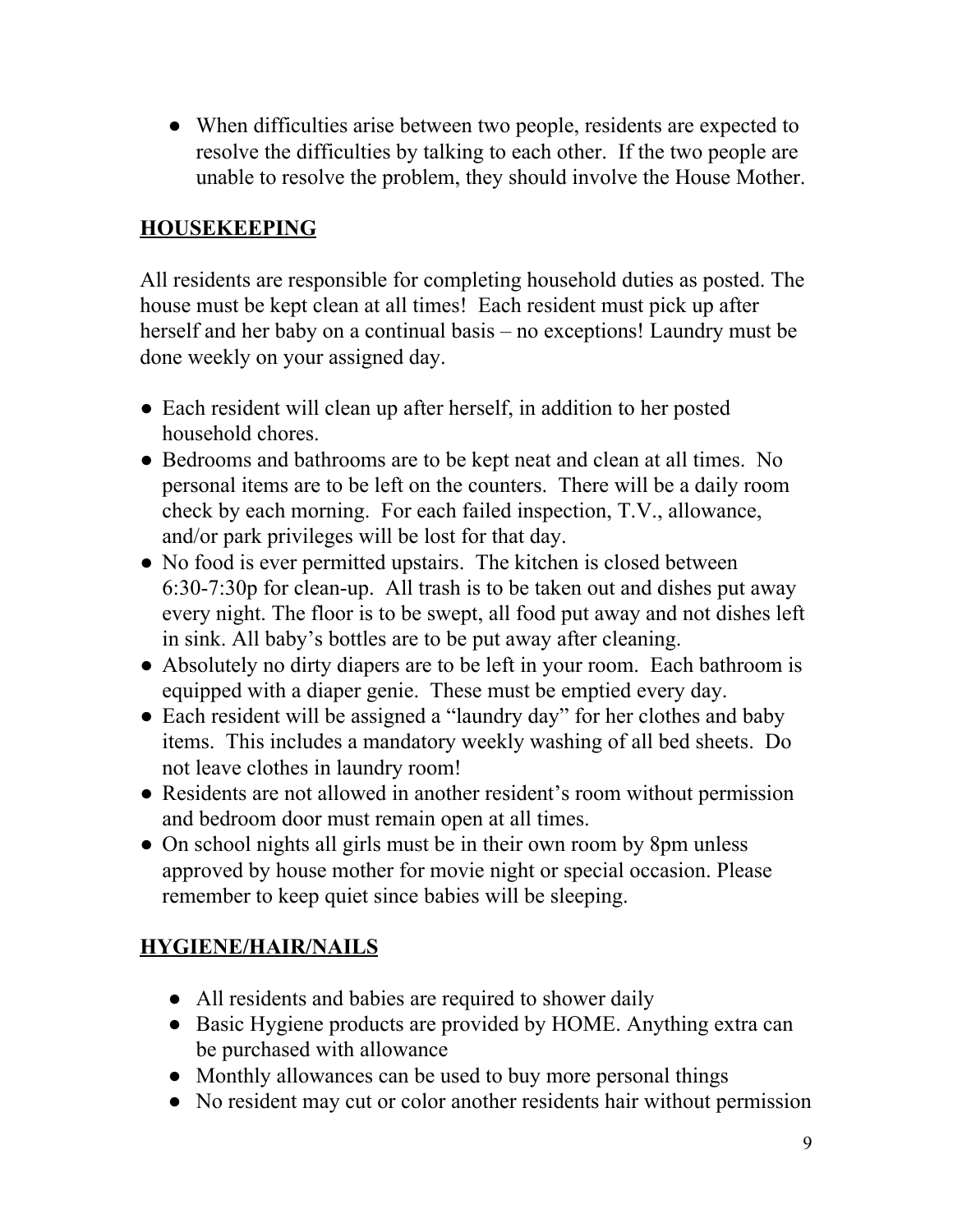#### **INDEPENDENT LIVING**

- All residents are required to take the Daniel Memorial Test to assess their IL skill level and know what classes they need to help them age out of foster care.
- H.O.M.E. will work with IL workers to do the Transition Plan
- Teens wanting to remain a resident after their  $18<sup>th</sup>$  birthday must have 30 day prior written approval from their CBC.

## **LIFE SKILLS/SUMMER TRAINING**

- It is mandatory for each resident to complete life skills while they are here. The Daniel Memorial Test will be used as a measuring tool.
- Summer program is mandatory for life skills and career training

## **MAIL AND PACKAGES**

- Any mail from a state corrections facility may be opened and approved by staff before giving it to the resident if appropriate.
- No resident may touch the mailbox without permission
- Inappropriate correspondence will be denied.
- Suspicious mail may be opened to make sure appropriate (Jail Mail)
- Leave a forwarding address when you leave

## **MEALS**

- Each resident is responsible for learning to prepare some meals
- Dinner is served at 6:00 PM Weekdays– Everyone must eat what is prepared or have peanut butter and jelly/or other sandwich. Nutrition is very important to our maternity home and balanced meals are provided.
- No food may be ordered for delivery by residents. If we are having something delivered it must be for everyone!

## **MEDICATION**

● All medication must be given to the house mother and put into the Med Log notebook in the housemother's room. No medication for you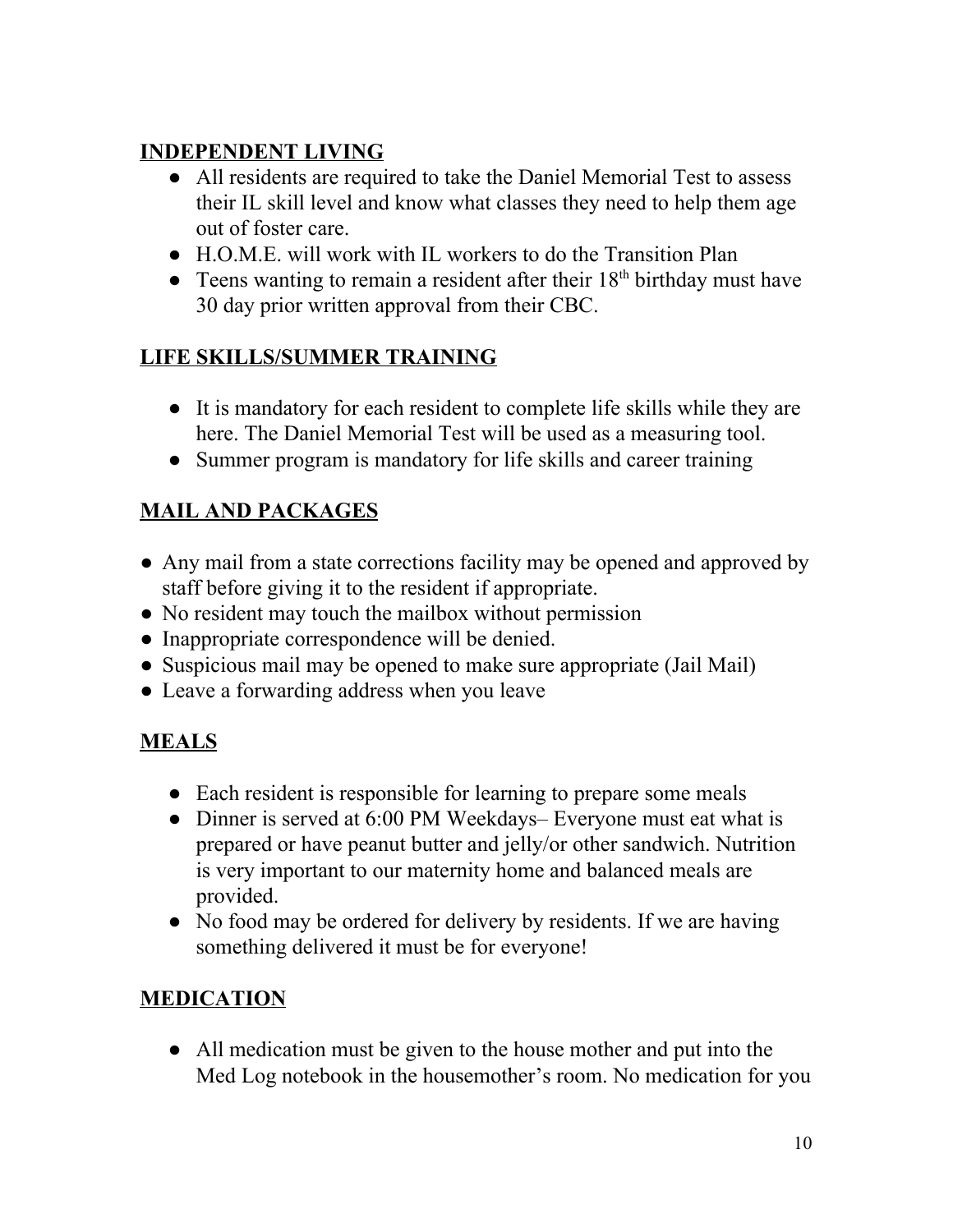or your child, prescribed by a doctor, can be kept in your room. Taking medication as prescribed is mandatory.

- All medications must be logged onto the med management sheet.
- If a child refused Psychotropic Meds it must be documented and signed by the staff and the teen if possible. The CEO or COO must be contacted within 24 hours.

## **MONEY**

• Personal money is the residents responsibility. You may deposit your money in your bank account. Please see the Resident Coordinator about opening your bank account. If you are receiving money from someone outside the house we must know who is sending it, when, and how much. No resident may have more than \$50. in her room. You may ask a housemother to lock it up in the office for you at any time. HOME is not responsible for lost or stolen money unless it is locked in the office.

#### **MOTHER'S RIGHTS**

Every mother of a baby has the right, authority, responsibility and/or permission of Hands of Mercy Everywhere, Inc. to:

- Allow or not allow anyone to hold, pick up, feed, or to touch her baby for any reason without permission.
- Report to the Department of Children and Families any act of abuse or violence.
- Contact case worker if she is interested in placing her child up for adoption. The caseworker will then consult a licensed child placement agency. We do not provide adoptions. It is the mother's choice to place or parent. We are there to support, help, and love her along the way. Residents are encouraged to talk to an adult about these topics during their stay.

#### **ORIENTATION**

- 1. Reviewed Rules of the HOME and tour of property and houses
- 2. Reviewed Expectations for the Child & the Caregiver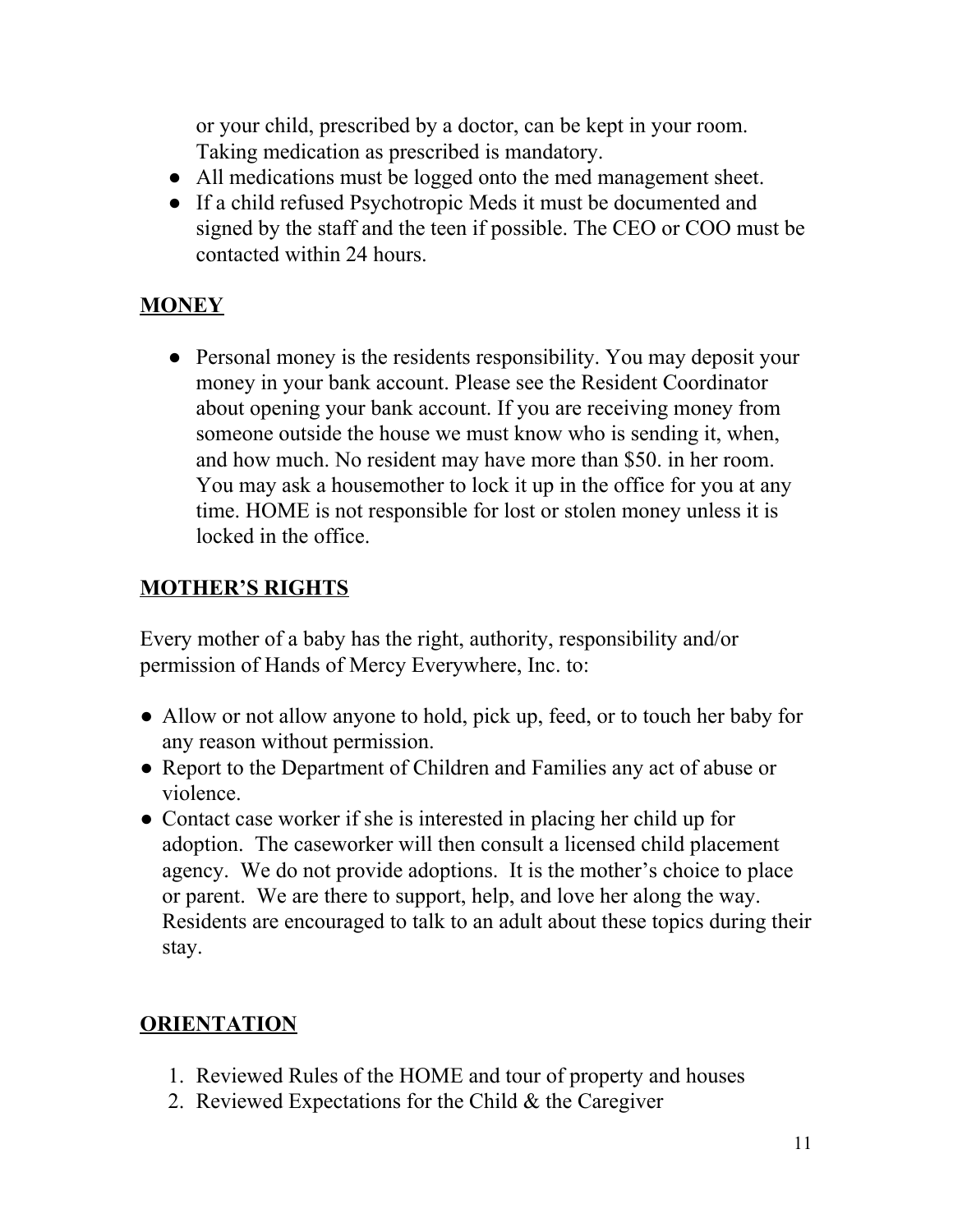- 3. Reviewed Services Offered
- 4. Reviewed Behavior Management Practices
- 5. Reviewed Diversity of Group Home Population
- 6. Received at tour of the property, laundry room,

#### **PERSONAL PROBLEMS WITH OTHER RESIDENTS**

• Report to management right away.

#### **SICKNESS/ILLNESS**

• Residents who miss or come home from school ill will be placed on total bed rest for the day and night.

#### **SMOKING**

● H.O.M.E. is a "NON-SMOKING" facility. Smoking is NOT permitted anywhere in or on the H.O.M.E. premises. This is for your health and the health of your baby. It is illegal for anyone under the age of 18 to possess or use tobacco products. HOME IS A SMOKE FREE WORK-PLACE!!

#### **TELEPHONE USE**

- You may call your case manager at any time. Ask staff to dial on their cell phones if office is closed.
- Do not give the H.O.M.E. phone number out to friends.
- Every teen is given a chance to earn money to purchase a cell phone

#### **TELEVISION VIEWING AND MUSIC**

Each room has cable TV. Only G, PG, PG-13 rated shows please! Television content shall not include soap operas, violence, inappropriate language, or sexual content. Any show that has BLEEPS is a NO NO. Living room TV is for everyone to gather at 7pm after all chores are completed for the evening.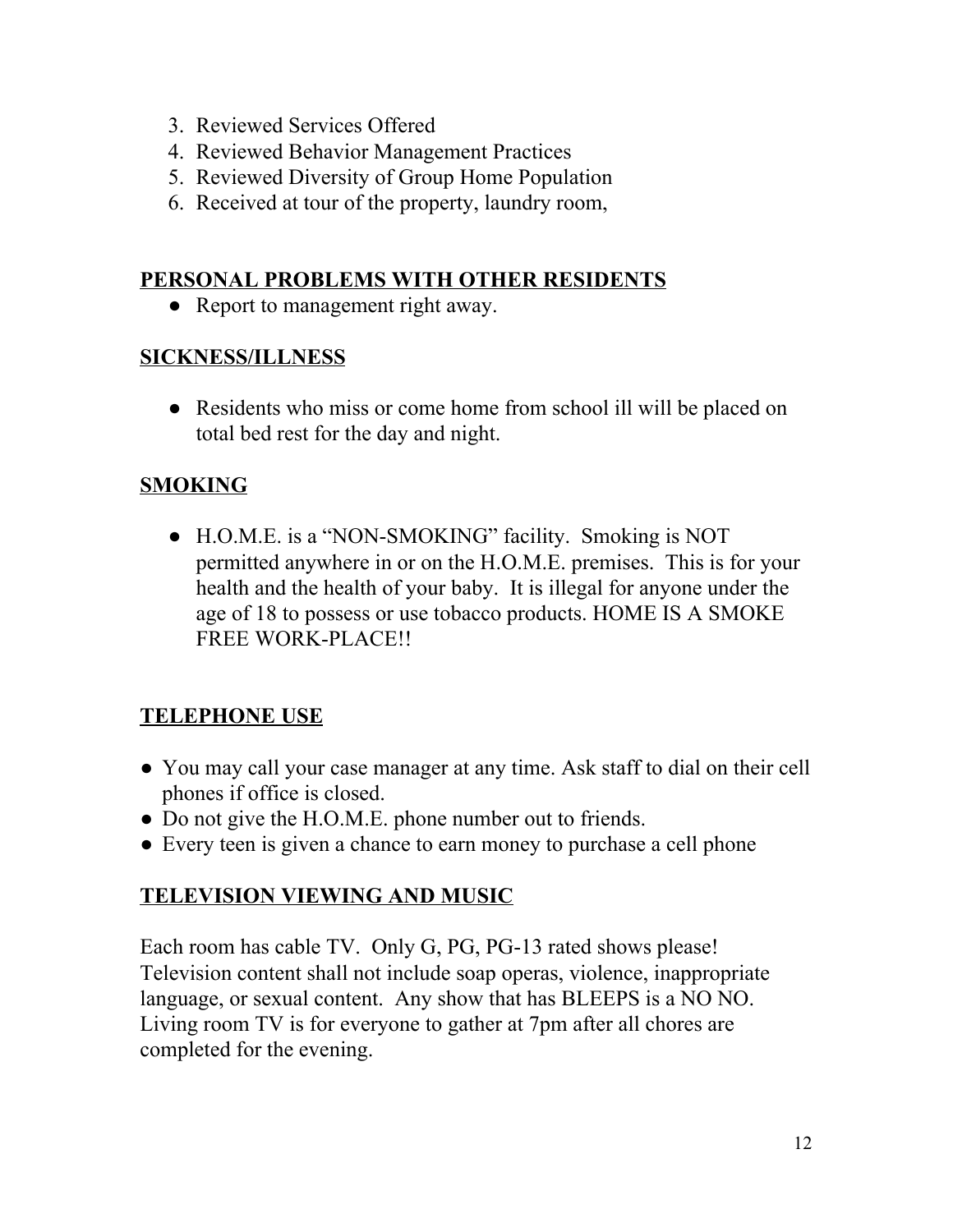- No music may be played that contains inappropriate language or sexual content.
- The volume must be kept low enough so not to disturb someone in the room next to you.
- Babies are to be taken upstairs by 7:30-8pm to get ready for bed
- The House Mother must approve all rented videos, DVD's and music CD's.

#### **VISITS/PARK RULES**

Scheduled Sunday visits (on non-holiday weekends) at Hands of Mercy Everywhere, Inc. are held from 10-Noon or 2:00 PM to 4:00 PM with family members. Weekend visits are subject to change at the discretion of the Director.

- Friends may visit with prior approval as per normalcy/prudent parenting
- No visitors are permitted on property without permission
- No visitors are permitted on property until they are signed in
- Visitation Log must be filled out in **admission packet** to determine who is allowed to visit Supervised or unsupervised by case management
- One week notice must be given for friends to visit. Friends must be approved by the Director and/or case manager.
- The birth father/family may visit when appropriate.

Weekend fun privileges are earned and may be denied.

- No one may leave Hands of Mercy Everywhere, Inc. without permission
- Everyone must sign in and out of H.O.M.E. There are Free Time Hours, see the housemother. The Lake Lillian Park hours are sunrise to sun-set. The park is closed at sunset and Belleview Police Dept strictly enforce the park with routine visits.
- We encourage family visit during the holidays when possible.

Overnight weekend visits to your family. The following rules apply:

- All chores must be completed before leaving.
- Resident must be picked up and dropped off by an approved person.
- Resident must be signed in and out and identification must be provided.